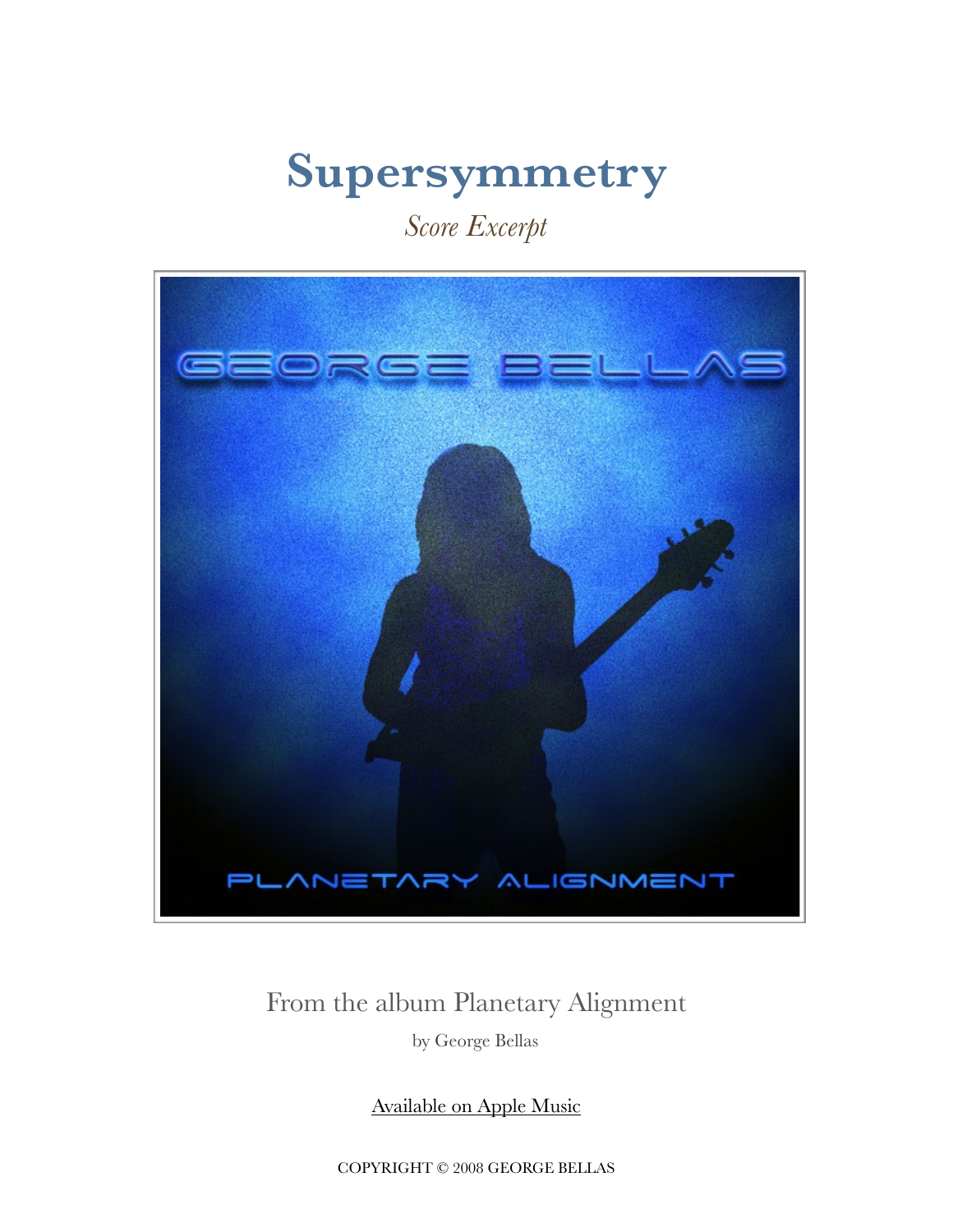## **Supersymmetry**

*Score Excerpt* 



### *Transcription Notes*

Supersymmetry is the tenth song on the 2008 album "Planetary Alignment" by George Bellas. This song begins with a tutti introduction in 62/16 that is subdivided into groups of the Fibonacci Number Series within C Enigmatic. Section A is in 34/16 and based on harmonic structures within C Enigmatic. Section B is in mode three of C Enigmatic and is based on the Triangular Number sequence: 21/16, 15/16, 10/16, 6/16, 3/16, 1/16 which then mirrors itself in retrograde. Section C is in 30/16 and based on the 7-tone scale: C, C#, D#, E, F#, A, Bb. The middle Episode that starts at measure 60 uses a tetrahedral number sequence for the meters and bitonal major chords for the harmonic structure. After the tetrahedral number sequence, there is one measure of 4/4 that leads into the re-transition for the recapitulation. *The recapitulation is not notated.* 

The Coda begins at measure 119 in 35/16 and concludes with a final cadence in 3/4 that uses a tritone to equally divide the 12-tone chromatic scale creating an elegant symmetry that ends the song.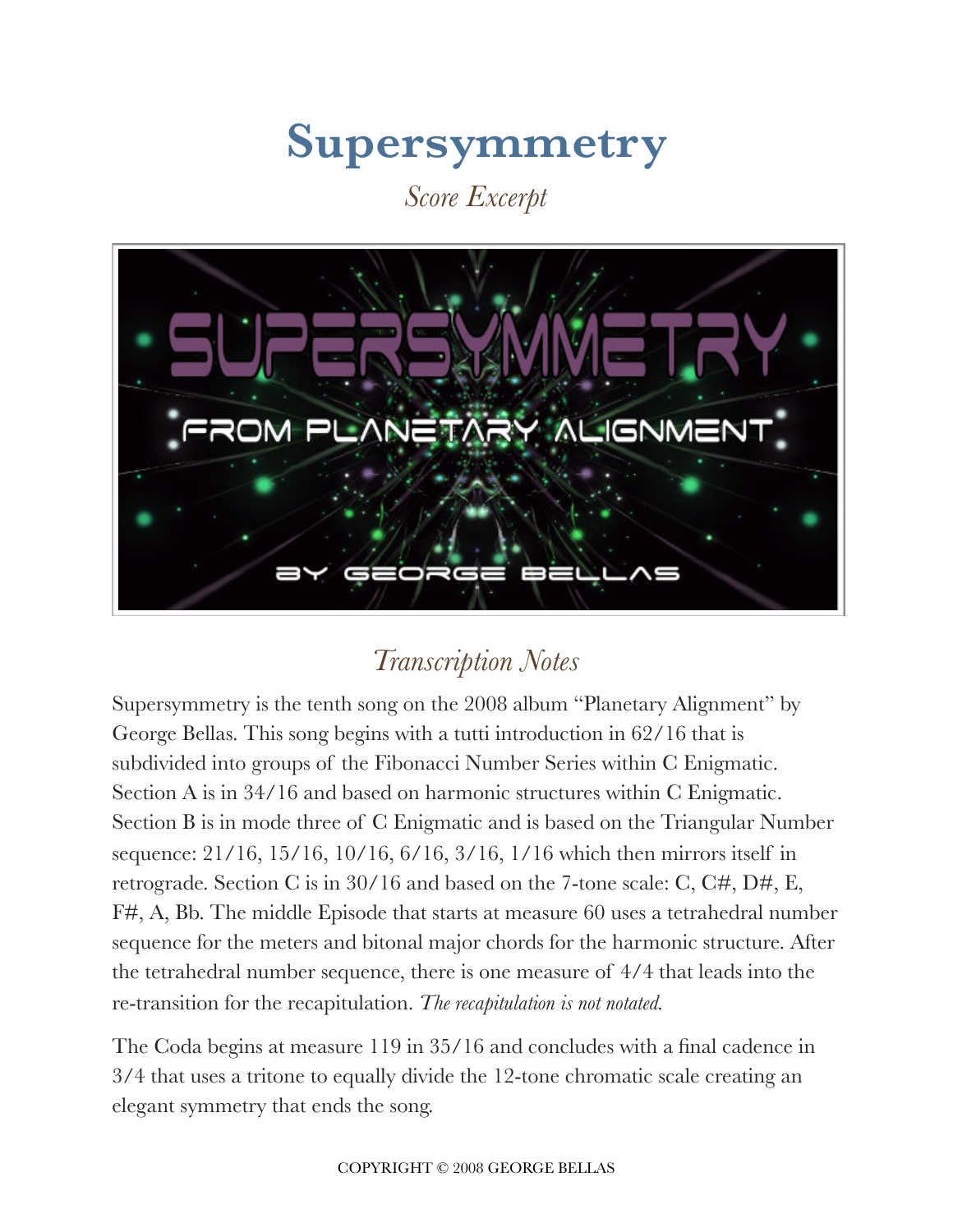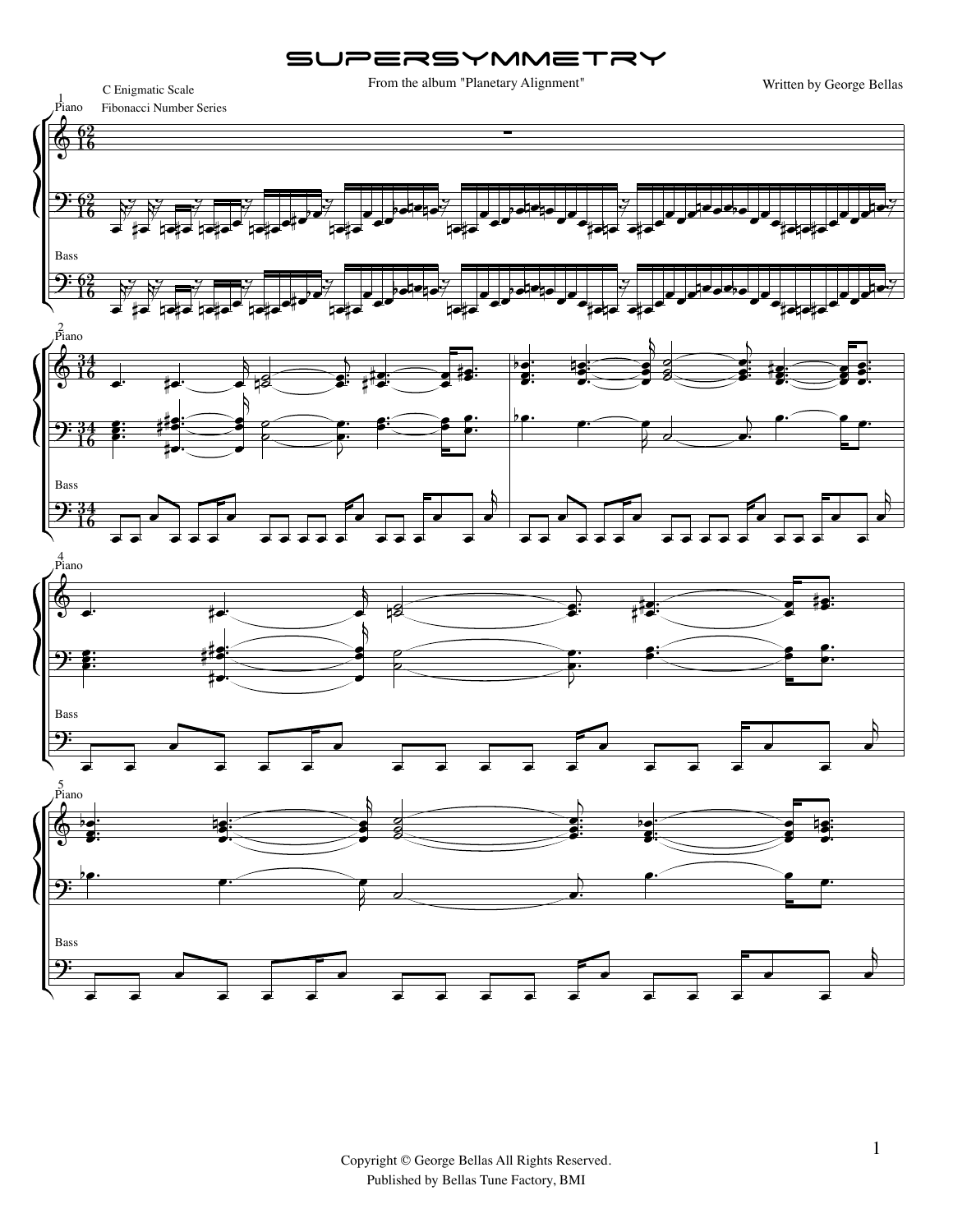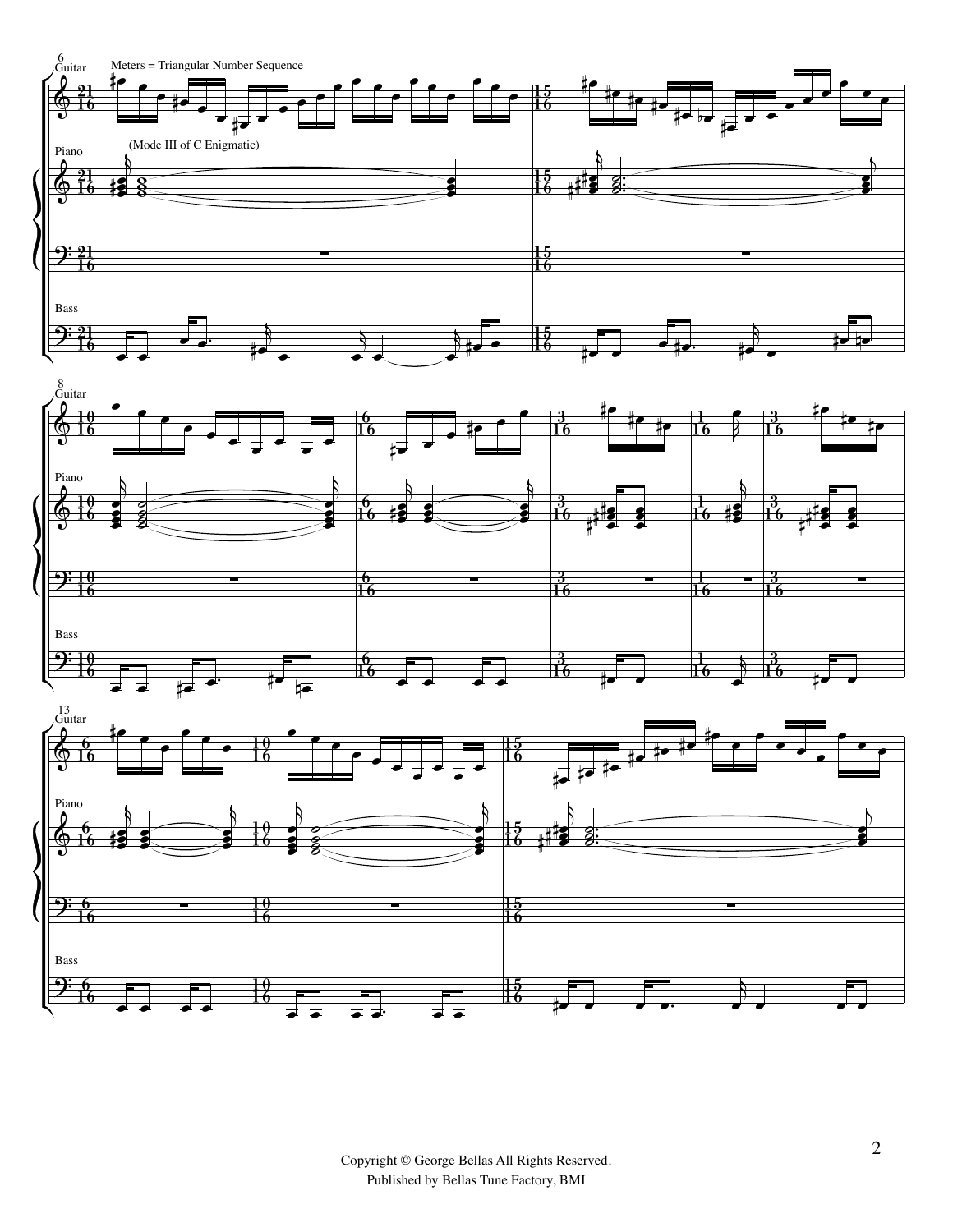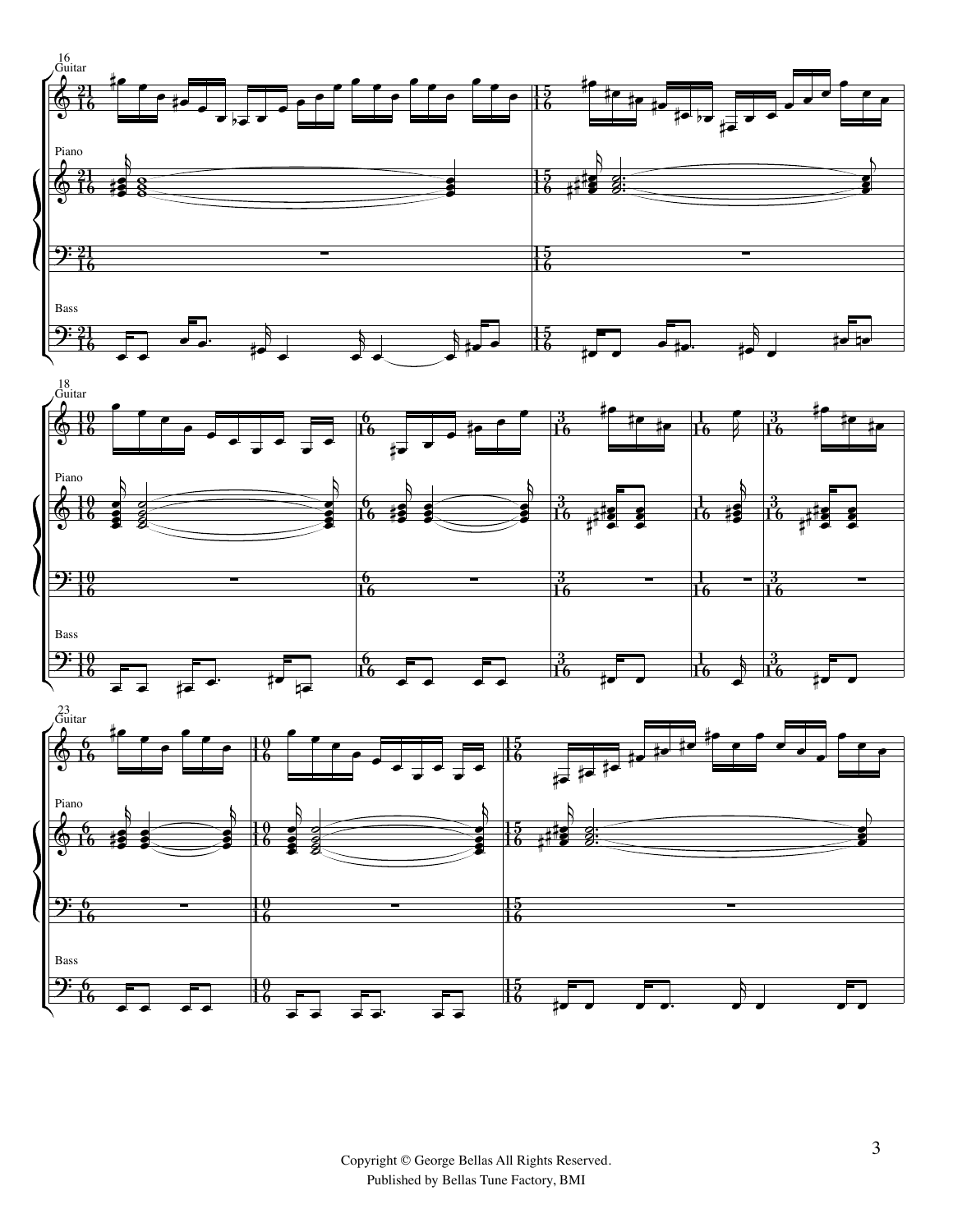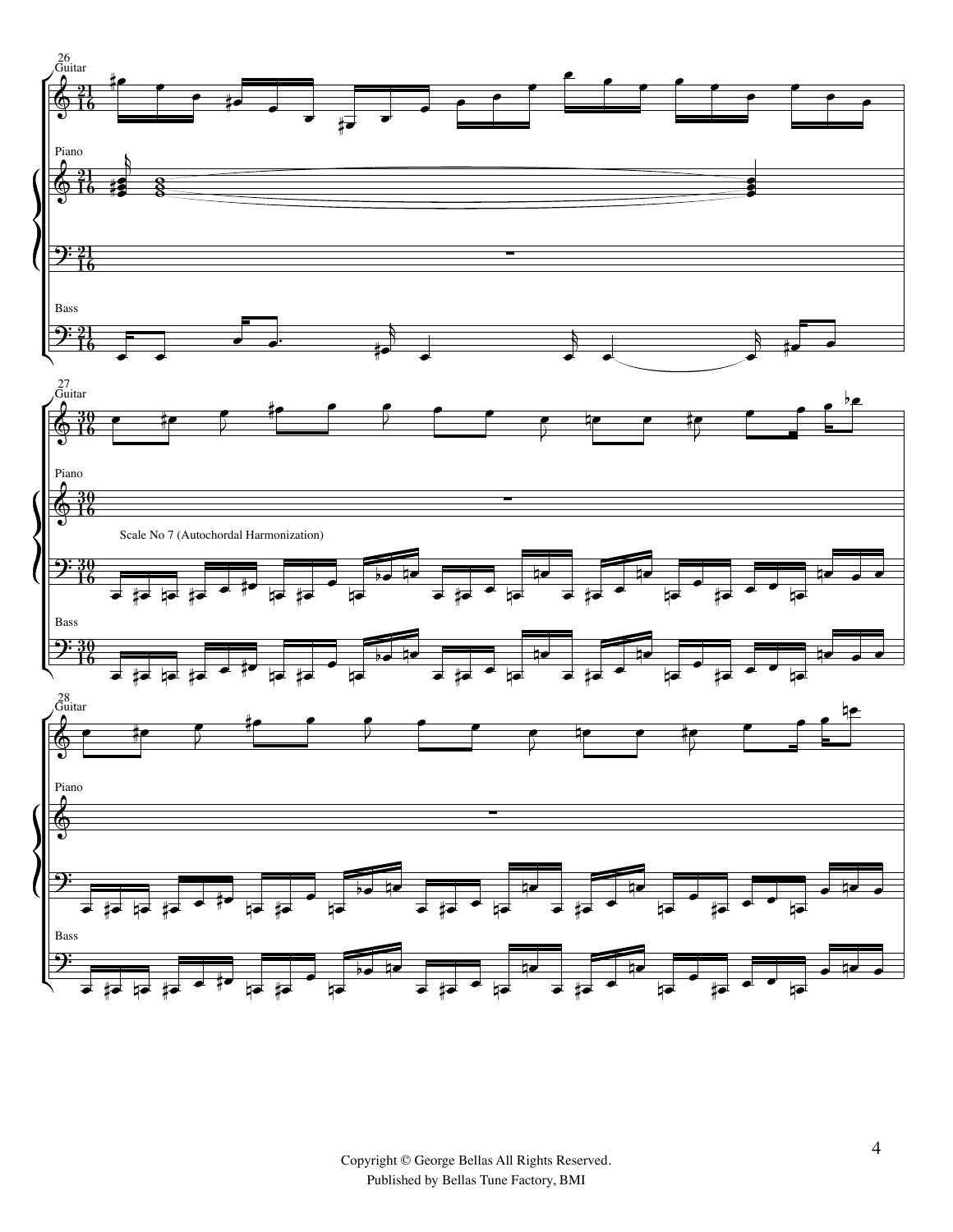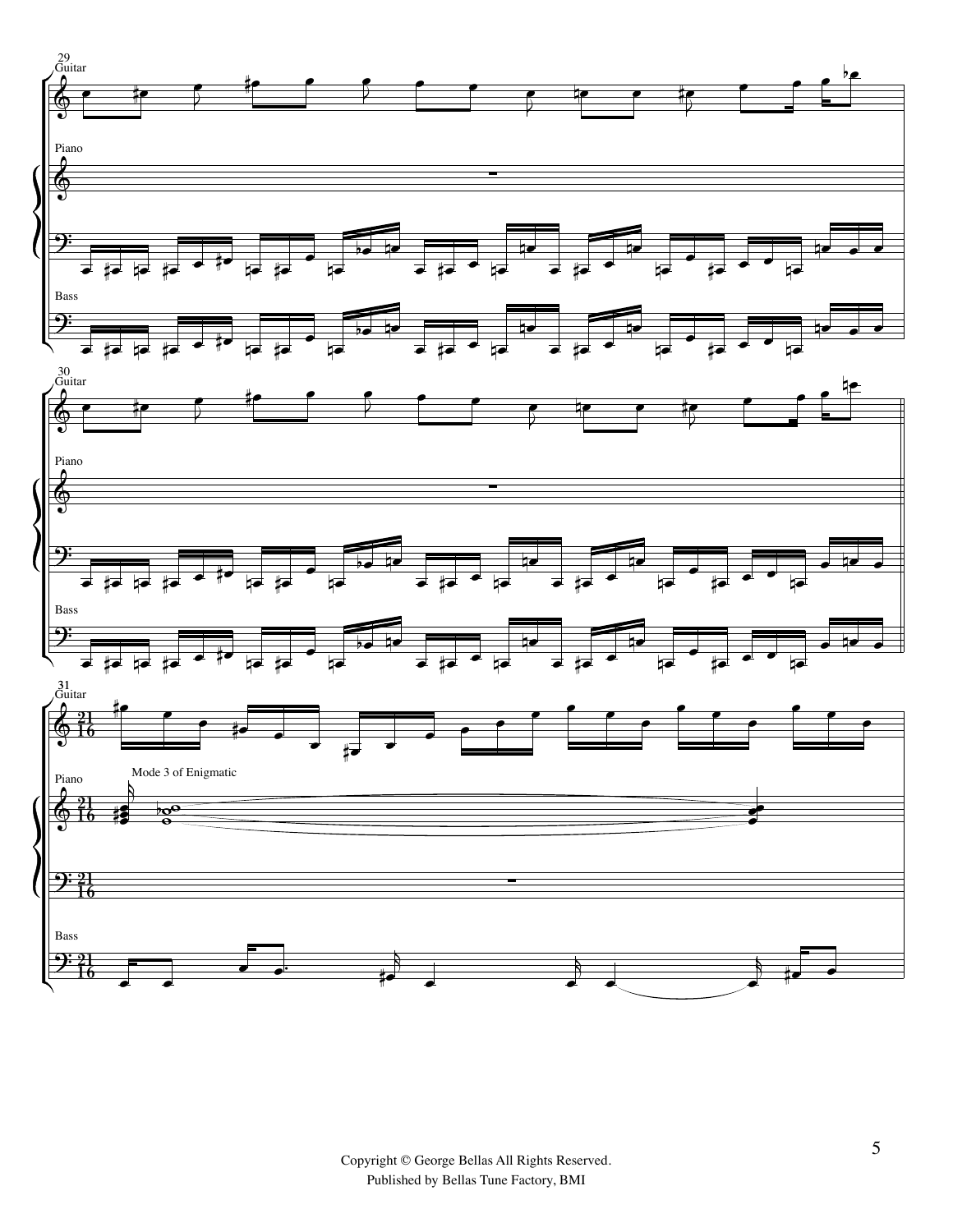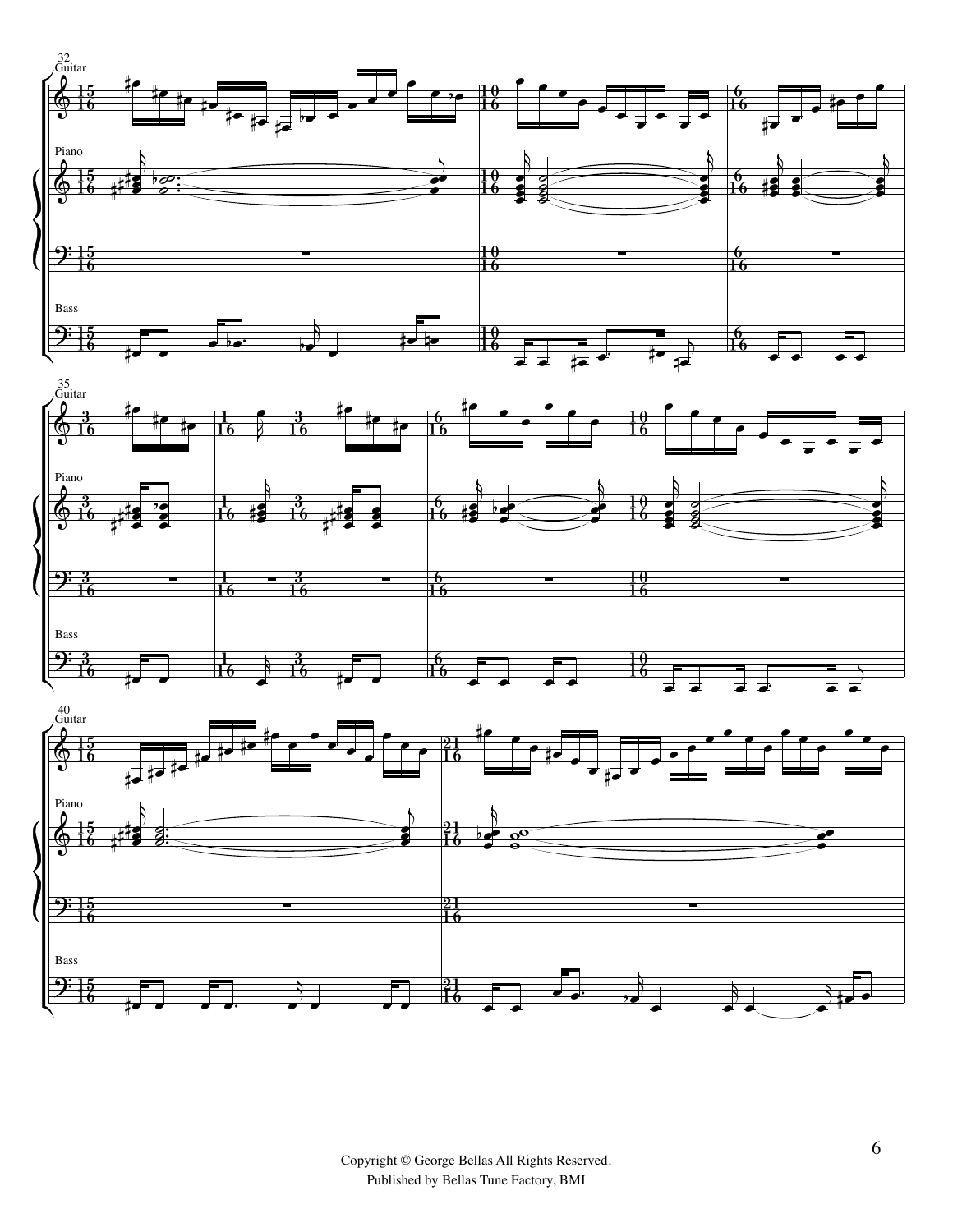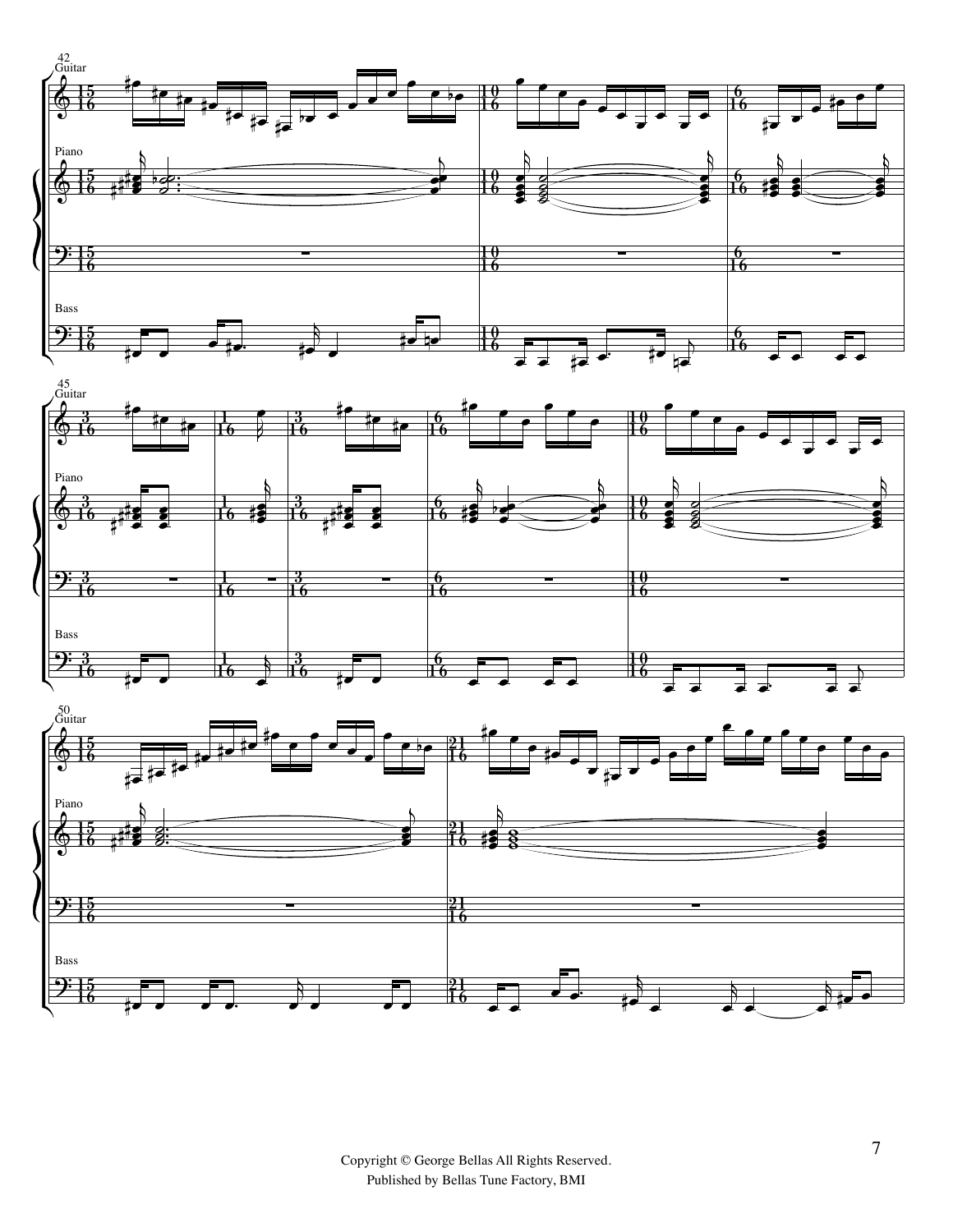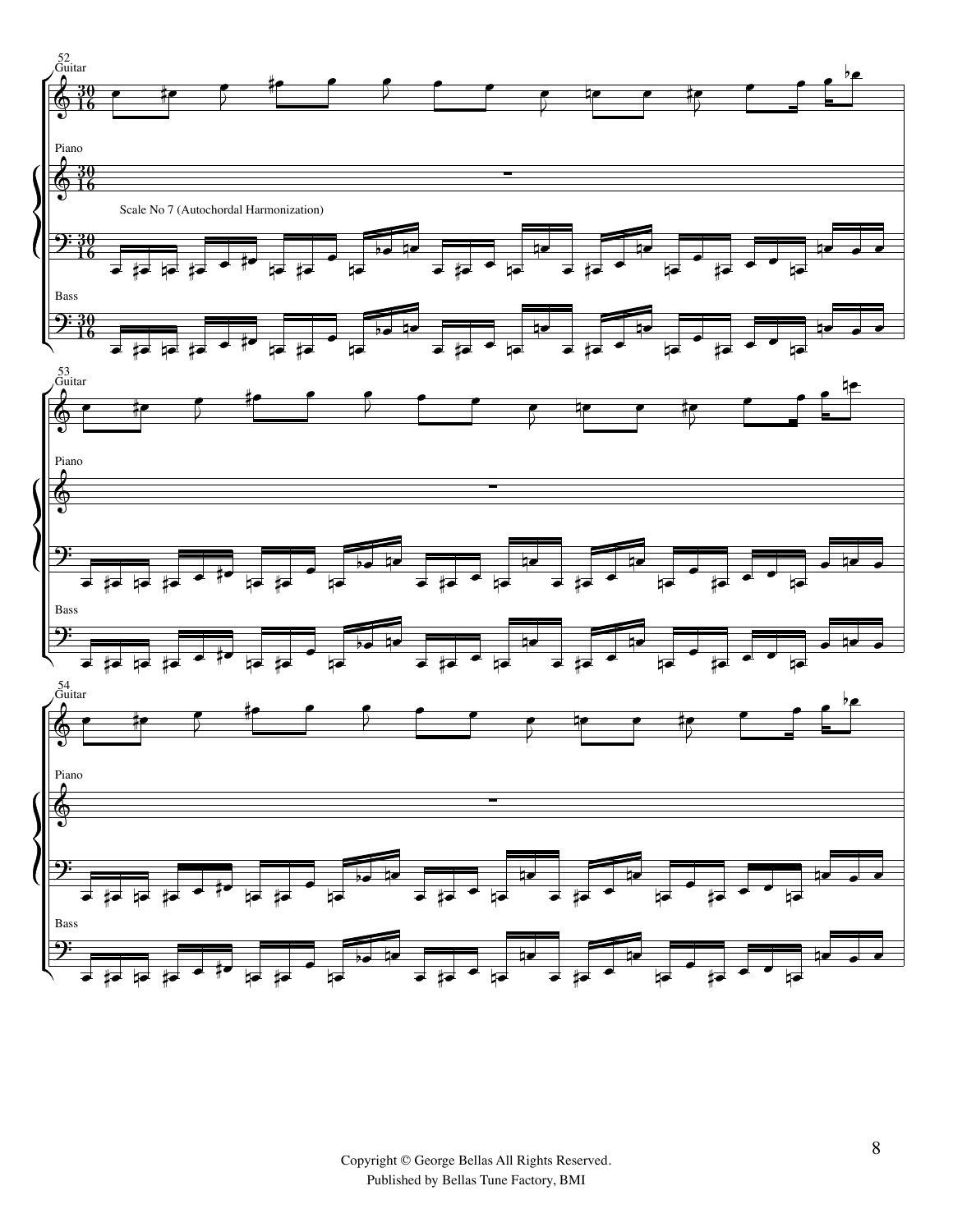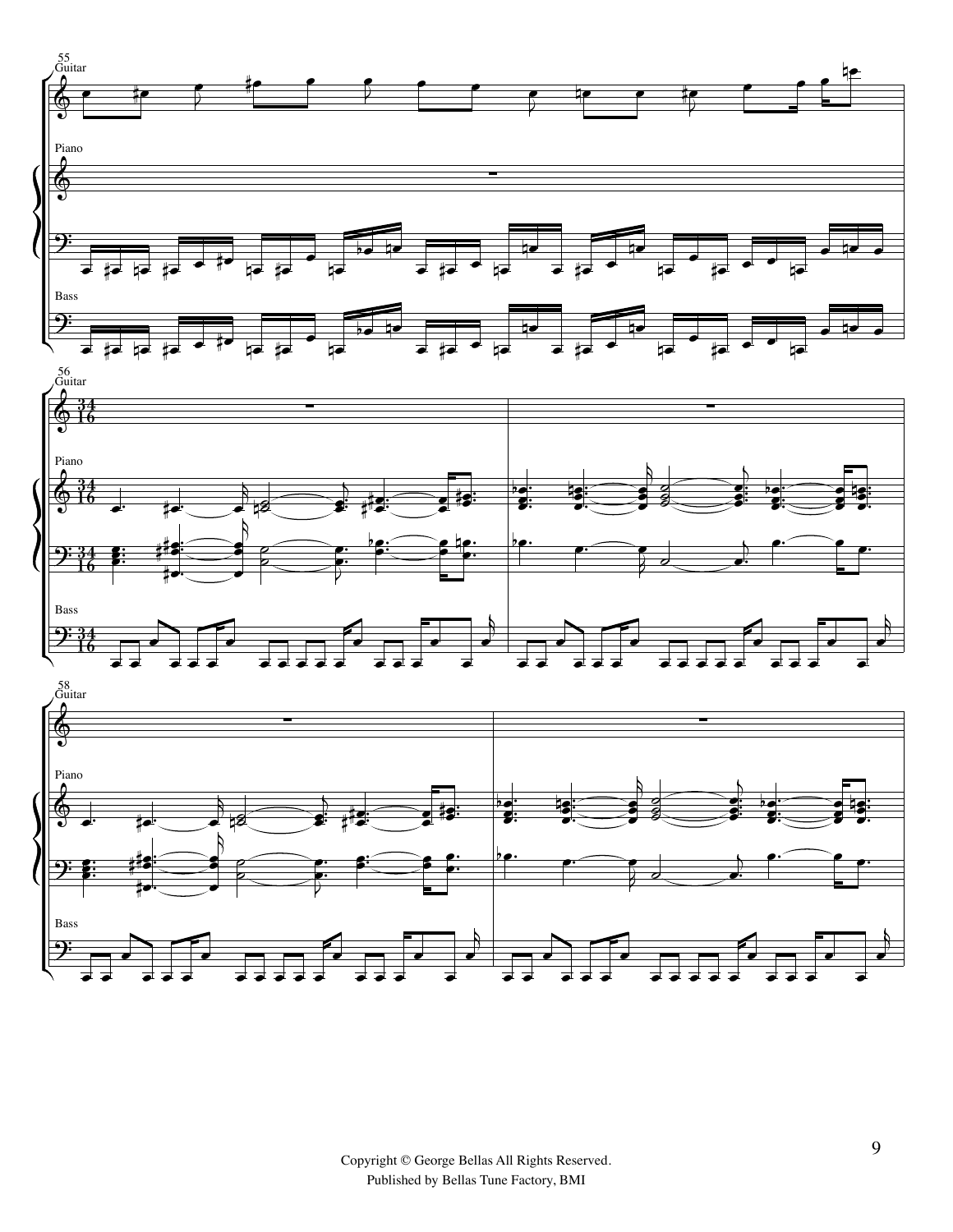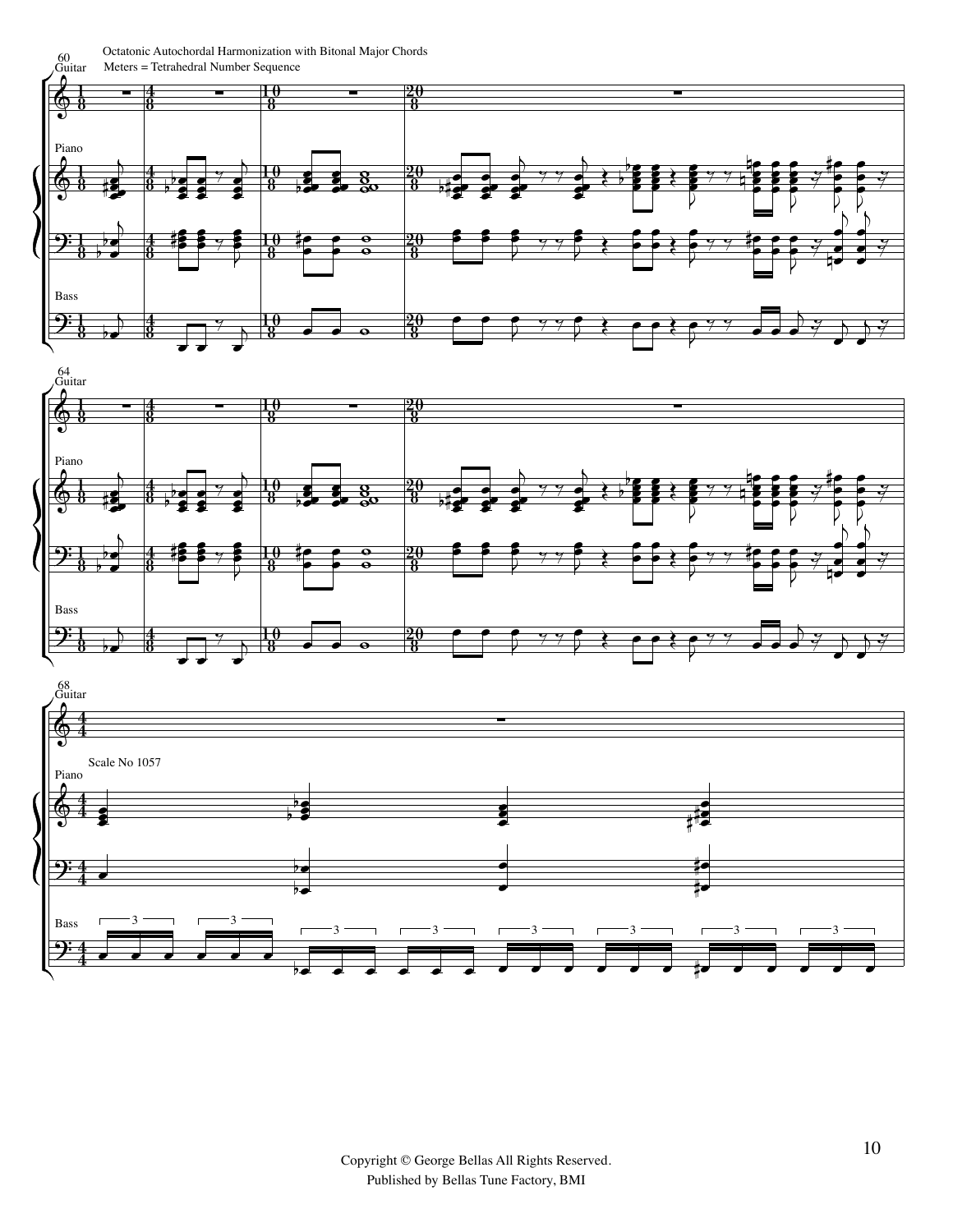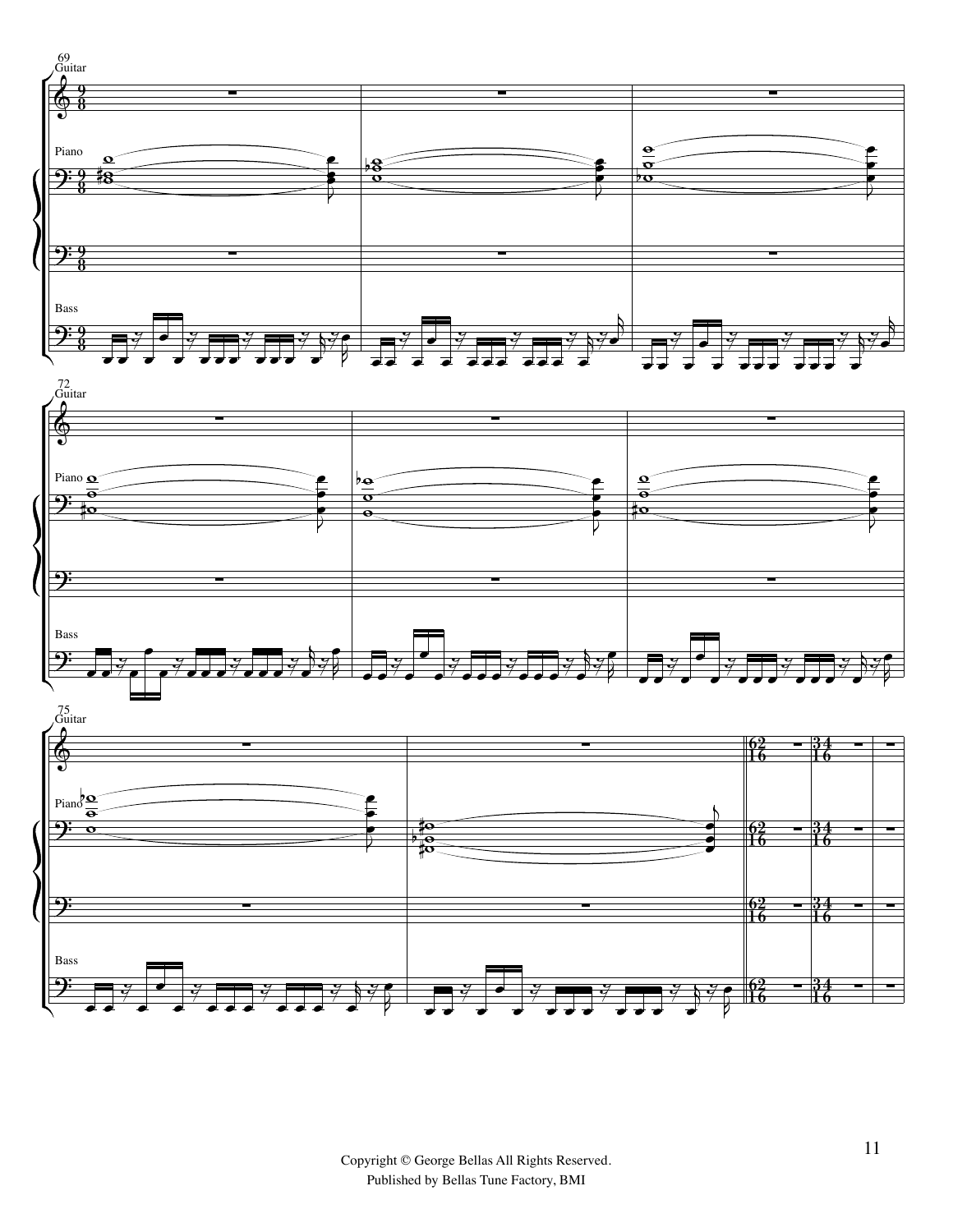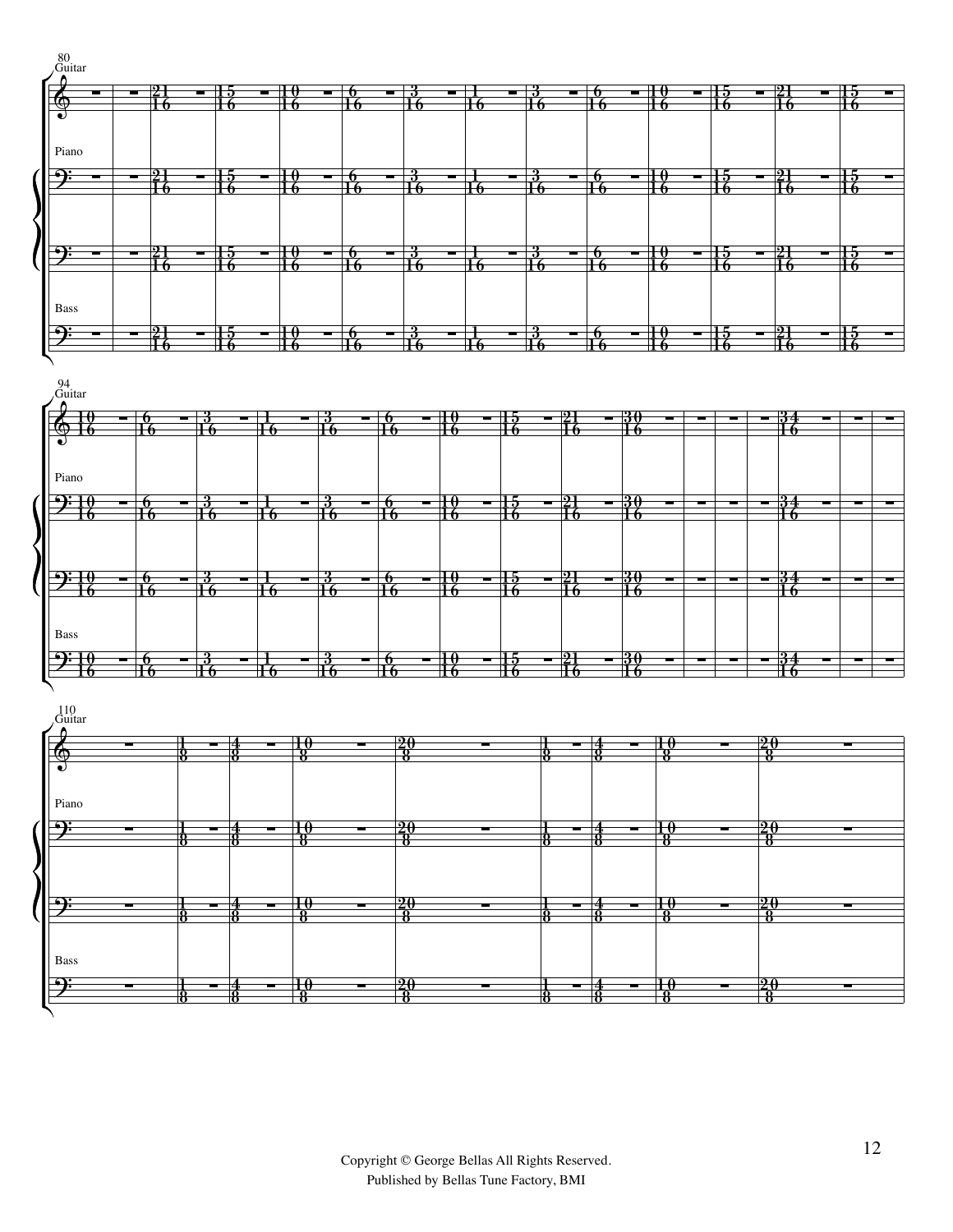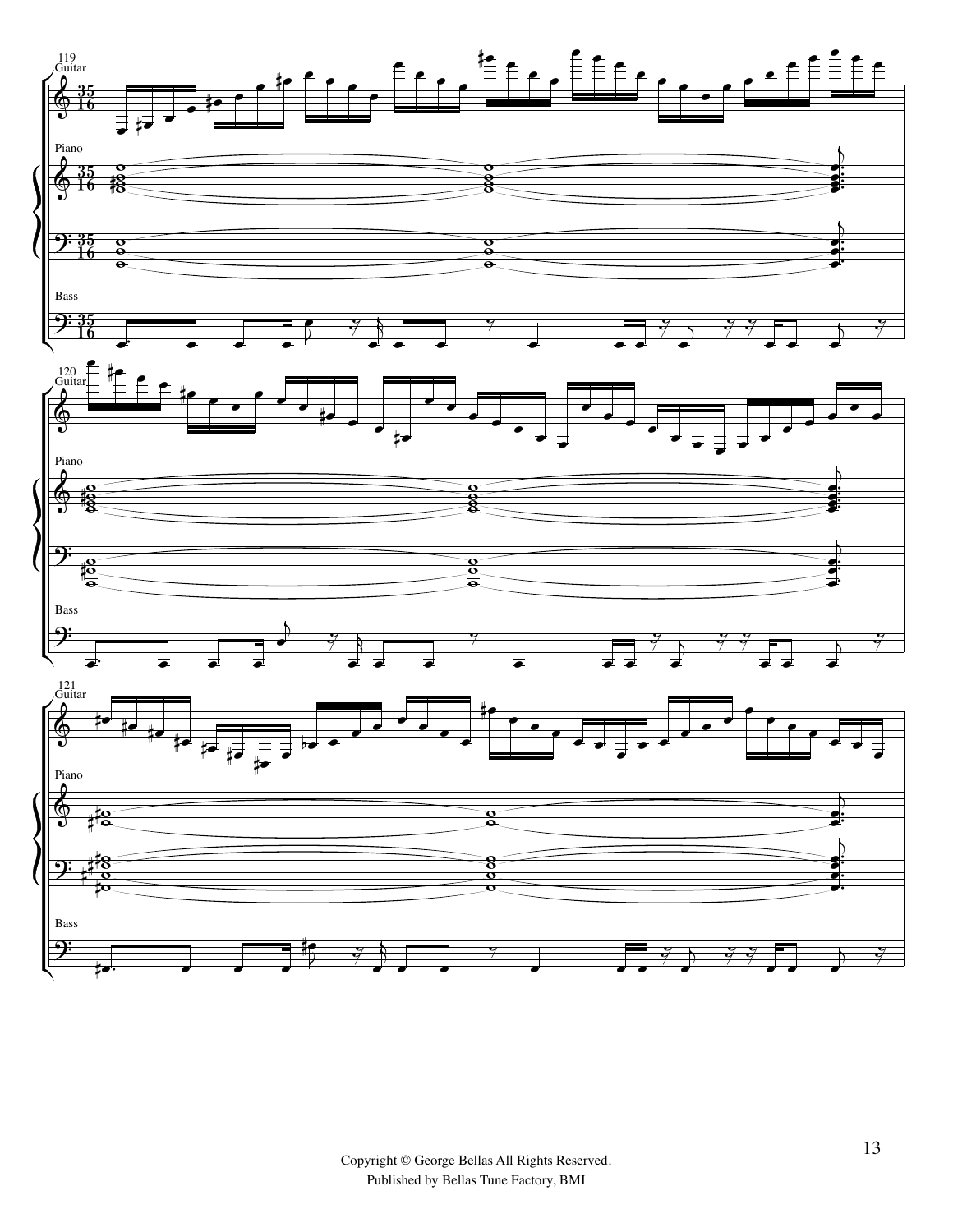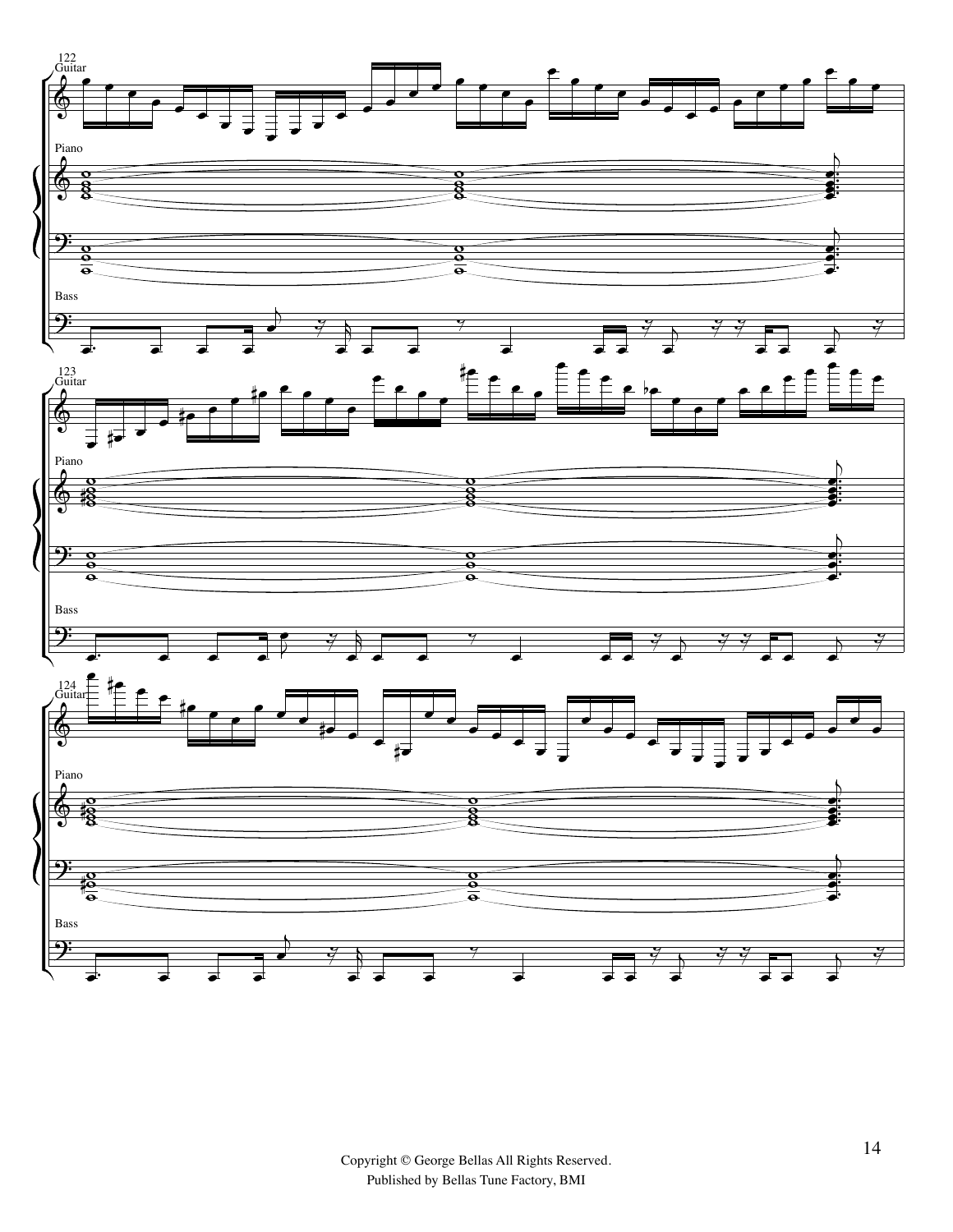